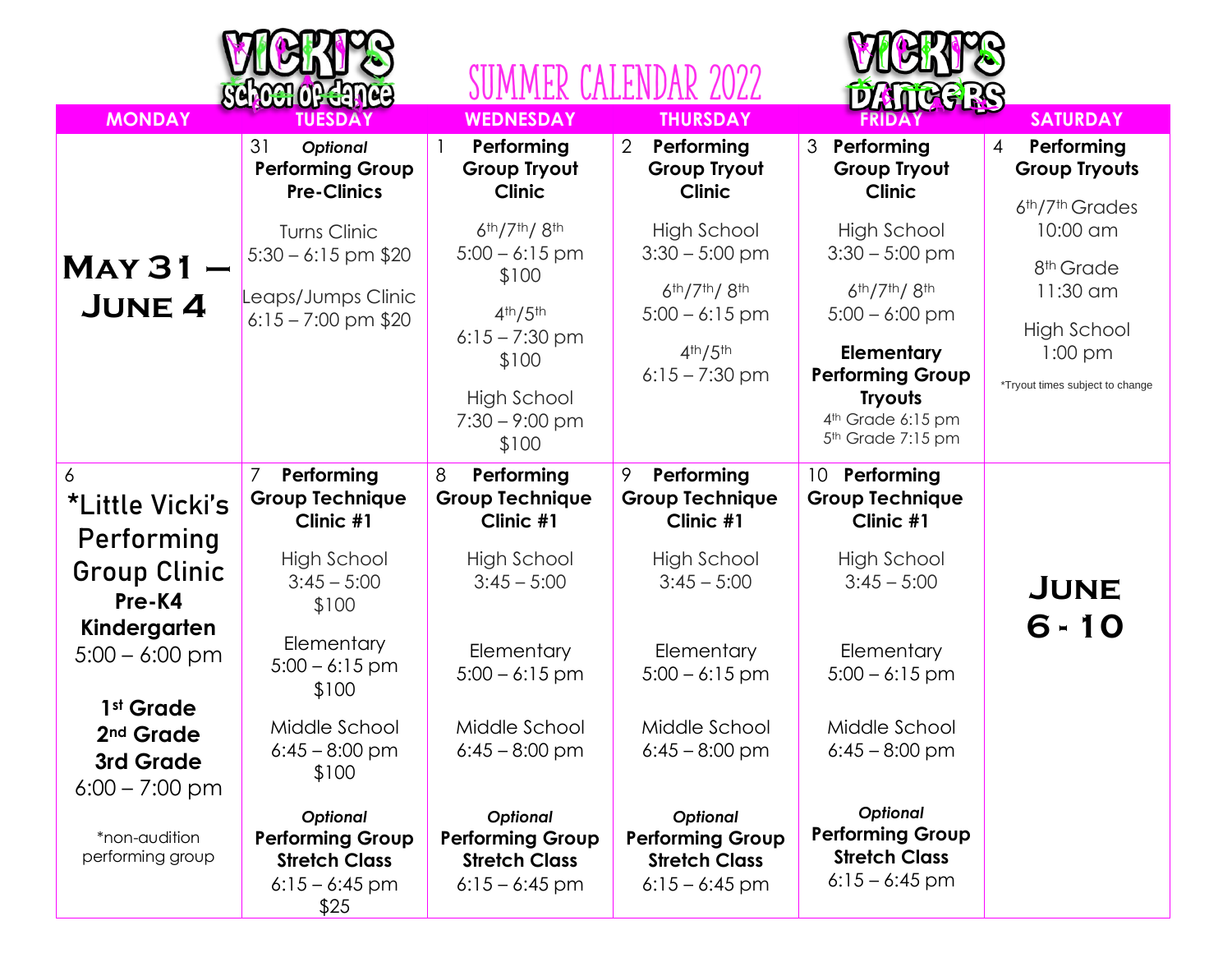| <b>MONDAY</b>                                                         | <b>TUESDAY</b>                                                     | <b>WEDNESDAY</b>                                            | <b>THURSDAY</b>                                             | <b>FRIDAY</b>                                                       | <b>SATURDAY</b> |
|-----------------------------------------------------------------------|--------------------------------------------------------------------|-------------------------------------------------------------|-------------------------------------------------------------|---------------------------------------------------------------------|-----------------|
|                                                                       | Performing<br>$ 4\rangle$<br><b>Group Technique</b><br>Clinic $#2$ | Performing<br>15<br><b>Group Technique</b><br>Clinic #2     | 16 Performing<br><b>Group Technique</b><br>Clinic #2        | Performing<br>17<br><b>Group Technique</b><br>Clinic #2             |                 |
|                                                                       | High School<br>$3:45 - 5:00$<br>\$100                              | High School<br>$3:45 - 5:00$                                | High School<br>$3:45 - 5:00$                                | High School<br>$3:45 - 5:00$                                        |                 |
| JUNE<br>$13 - 17$                                                     | Elementary<br>$5:00 - 6:15$ pm<br>\$100                            | Elementary<br>$5:00 - 6:15$ pm                              | Elementary<br>$5:00 - 6:15$ pm                              | Elementary<br>$5:00 - 6:15$ pm                                      |                 |
|                                                                       | Middle School<br>$6:45 - 8:00$ pm<br>\$100                         | Middle School<br>$6:45 - 8:00$ pm                           | Middle School<br>$6:45 - 8:00$ pm                           | Middle School<br>$6:45 - 8:00$ pm                                   |                 |
|                                                                       | Optional<br><b>Stretch Class</b><br>$6:15 - 6:45$ pm<br>\$25       | <b>Optional</b><br><b>Stretch Class</b><br>$6:15 - 6:45$ pm | <b>Optional</b><br><b>Stretch Class</b><br>$6:15 - 6:45$ pm | <b>Optional</b><br><b>Stretch Class</b><br>$6:15 - 6:45$ pm         |                 |
| <b>Princess</b><br>27                                                 | <b>Princess</b><br>28                                              | <b>Princess</b><br>29                                       |                                                             |                                                                     |                 |
| <b>Experience</b>                                                     | <b>Experience</b>                                                  | <b>Experience</b>                                           |                                                             | Little Vicki's                                                      |                 |
| <b>Dance Camp</b>                                                     | <b>Dance Camp</b>                                                  | <b>Dance Camp</b>                                           |                                                             | Performing                                                          |                 |
| Day 1                                                                 | Day 2                                                              | Day 3                                                       | <b>JUNE</b>                                                 | <b>Group Clinic</b>                                                 |                 |
| 20 months to<br>2 Years old<br>$($30$ camp fee)<br>$10:00 - 10:30$ am | 20 months to<br>2 Years old<br>$10:00 - 10:30$ am                  | 20 months to<br>2 Years old<br>$10:00 - 10:30$ am           | $27 - 29$<br><b>JULY</b>                                    | Pre-K4<br>Kindergarten<br>$5:00 - 6:00$ pm                          |                 |
| 3 Year & 4 Year<br>$($40$ camp fee)<br>$10:30 - 11:15$ am             | 3 Year & 4 Year<br>$10:30 - 11:15$ am                              | 3 Year & 4 Year<br>$10:30 - 11:15$ am                       | <b>1ST</b>                                                  | 1st Grade<br>2 <sup>nd</sup> Grade<br>3rd Grade<br>$6:00 - 7:00$ pm |                 |
| Kinder – $2nd$ grade<br>$($50$ camp fee)<br>$11:15 - 12:15$ pm        | Kinder – $2nd$ grade<br>$11:15 - 12:15$ pm                         | Kinder – $2nd$ grade<br>$11:15 - 12:15$ pm                  |                                                             | *non-audition<br>performing group                                   |                 |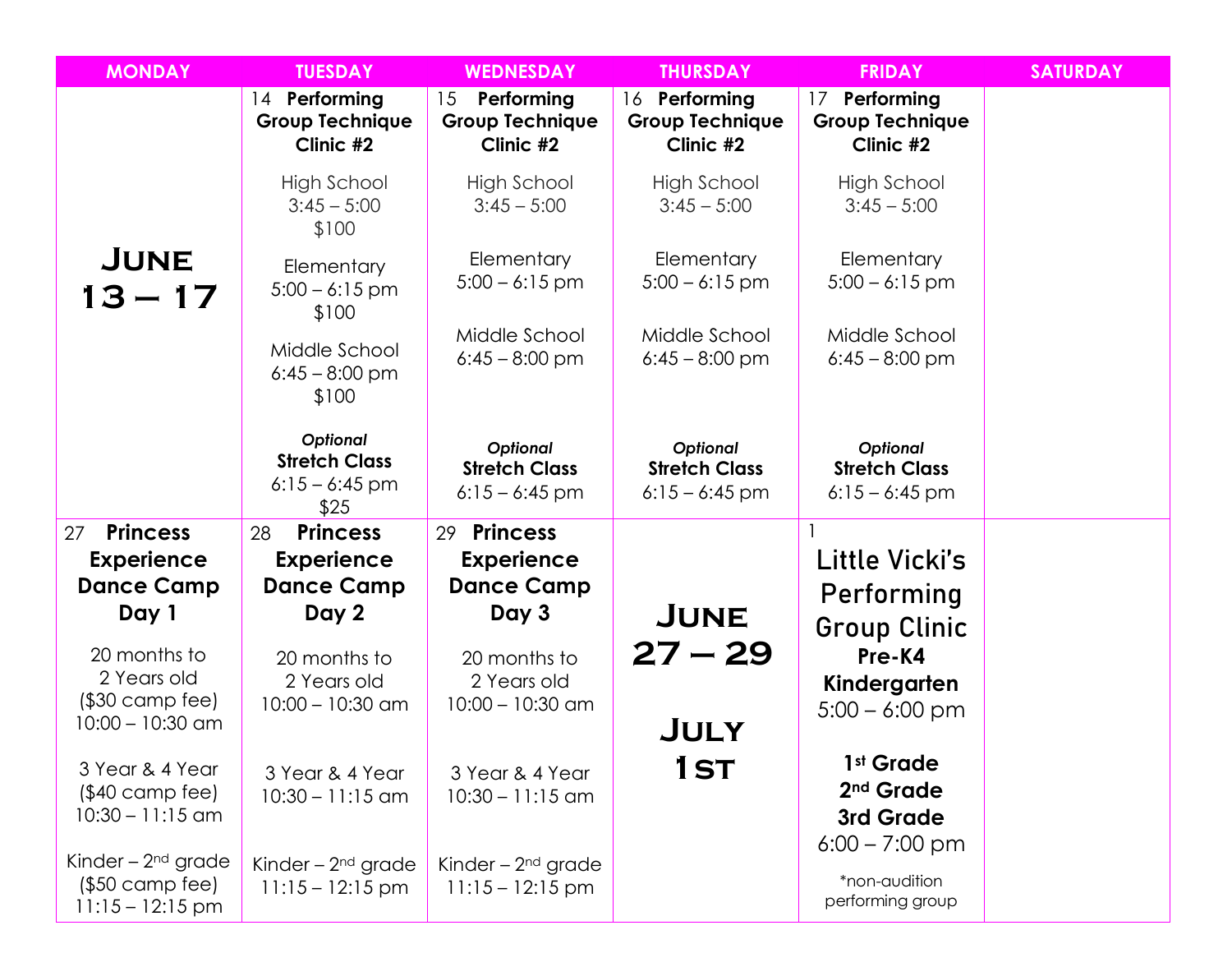| <b>MONDAY</b>                                                                                                                                                                                                                                                           | <b>TUESDAY</b>                                                                                                                                                                                          | <b>WEDNESDAY</b>                                                                                                                                                                                                                    | <b>THURSDAY</b>          | <b>FRIDAY</b> | <b>SATURDAY</b> |
|-------------------------------------------------------------------------------------------------------------------------------------------------------------------------------------------------------------------------------------------------------------------------|---------------------------------------------------------------------------------------------------------------------------------------------------------------------------------------------------------|-------------------------------------------------------------------------------------------------------------------------------------------------------------------------------------------------------------------------------------|--------------------------|---------------|-----------------|
| 11<br><b>Sparkles the</b><br><b>Unicorn</b><br><b>Dance Camp</b><br>Day 1 - Lyrical<br>Preschool<br>$($30$ camp fee)<br>$10:15 - 11:00$ am<br>Kinder & 1st Grade<br>$($40$ camp fee)<br>$11:00 - 11:45$ am<br>2nd & 3rd Grade<br>$($40$ camp fee)<br>$11:45 - 12:45$ pm | 12<br><b>Sparkles the</b><br><b>Unicorn</b><br><b>Dance Camp</b><br>Day 2 – Tap<br>Preschool<br>$10:15 - 11:00$ am<br>Kinder & 1st Grade<br>$11:00 - 11:45$ am<br>2nd & 3rd Grade<br>$11:45 - 12:45$ pm | 13<br><b>Sparkles the</b><br><b>Unicorn</b><br><b>Dance Camp</b><br>Day 3 – Hip Hop<br>Preschool<br>$10:15 - 11:00$ am<br>Kinder & 1st Grade<br>$11:00 - 11:45$ am<br>2 <sup>nd</sup> & 3 <sup>rd</sup> Grade<br>$11:45 - 12:45$ pm | <b>JULY</b><br>$11 - 13$ |               |                 |
| 18<br><b>Your Name in</b><br>Lights!<br><b>Musical Theater</b><br><b>Dance Camp</b><br>Day 1<br>$2nd - 6th$ Grade<br>$5:30 - 7:30$<br>$($0 \text{ camp fee})$                                                                                                           | 19<br><b>Your Name in</b><br>Lights!<br><b>Musical Theater</b><br><b>Dance Camp</b><br>Day 2<br>$2nd - 6th$ Grade<br>$5:30 - 7:30$                                                                      | 20<br><b>Your Name in</b><br>Lights!<br><b>Musical Theater</b><br><b>Dance Camp</b><br>Day 3<br>$2nd - 6th$ Grade<br>$5:30 - 7:30$                                                                                                  | <b>JULY</b><br>$18 - 20$ |               |                 |